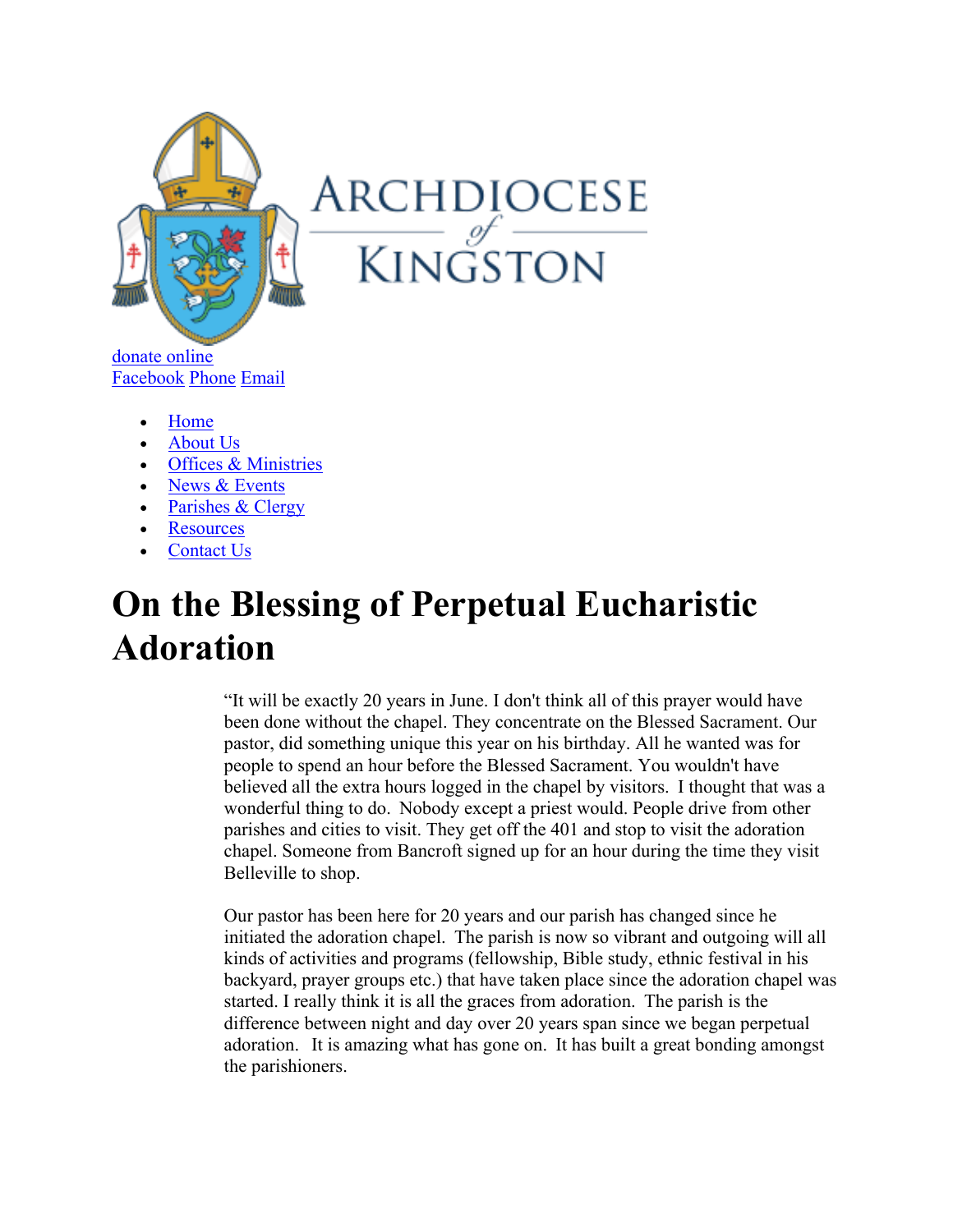The Blessed Sacrament has been instrumental in helping others who have moved into the area to adjust to their new surroundings and situations.  They are loved and appreciated. There are many ethnic groups in our parish who are frequent adorers and are so devoted to the Blessed Sacrament. 

We are all united in our Love for and around our Eucharistic Lord. 

Whenever anyone has come to do missions or visit our parish they say there is something different and vibrant about this parish and I believe it is because we have perpetual adoration. A tangible grace, peace and joy flow from the adoration chapel. People feel the Presence of the Holy Spirit and Jesus. There is a difference in your day and your life. God provides and gives the strength to help you through things.

I would encourage other parishes to do the same. We started this in a little country parish. Other parishes joined in. We did not have a problem filling hours in the summer etc. God has always provided adorers. People tried it and wanted to become part of it - every year, more adorers signed-up. When you start it you don't want to decrease and eliminate hours. The gifts we are receiving are very special. God has blessed me big time" (Adoration Coordinator at parish in the Archdiocese of Kingston, Ontario). "

*When God finds a pastor who puts no limits to the glory given to His Son in the Blessed Sacrament, He puts no limits to the outpouring of graces on the parish! The Lord is asking us to have Perpetual Adoration so that His Kingdom may come. The power of continual prayer before the Blessed Sacrament will bring about Christ's Kingdom on Earth.*

• o

For info, help starting or increasing adoration, and Eucharistic resources:

www.EucharisticAdorationCanada.com

perpetualadoration@outlook.com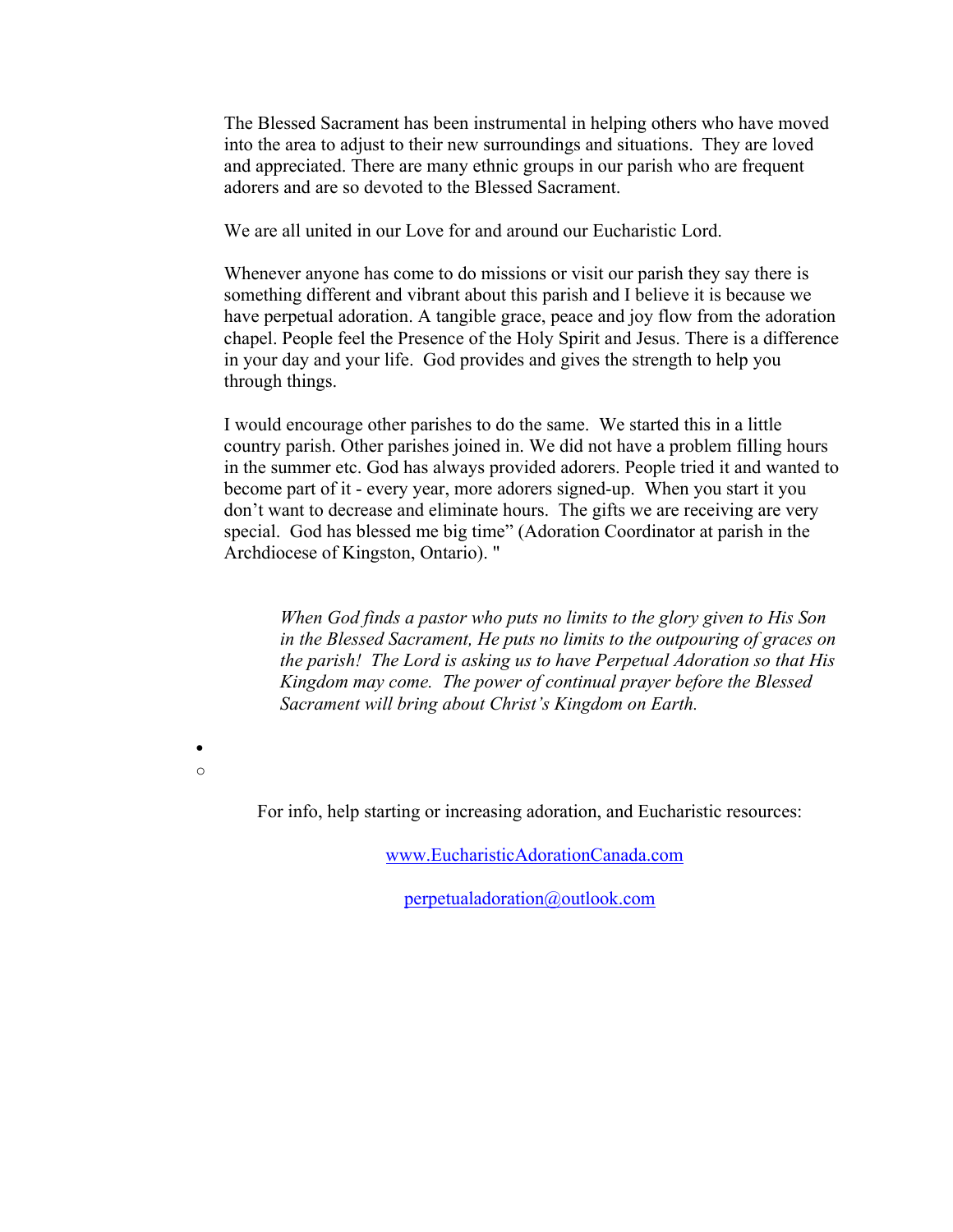## **Prayer to Our Lady of the Blessed Sacrament**

Virgin Immaculate, perfect lover of Our Lord in the Blessed Sacrament, we ask thee to obtain for us the graces we need to become true adorers of our Eucharistic God. Grant us, we beg of thee, to know Him better, to love Him more, and to center our lives around the Eucharist, that is, to make our whole life a

constant prayer of adoration, thanksgiving, reparation, and petition to Our Lord in the Blessed Sacrament. Amen.

V. Pray for us, O Virgin Immaculate,

Our Lady of the Most Blessed Sacrament.

R. That the Eucharistic Kingdom of

Jesus Christ may come among us!

(St. Peter Julian Eymard)

Roman Catholic Archdiocese of Kingston

390 Palace Road Kingston, Ontario K7L 4T3 (613) 548-4461 fax (613) 548-4744